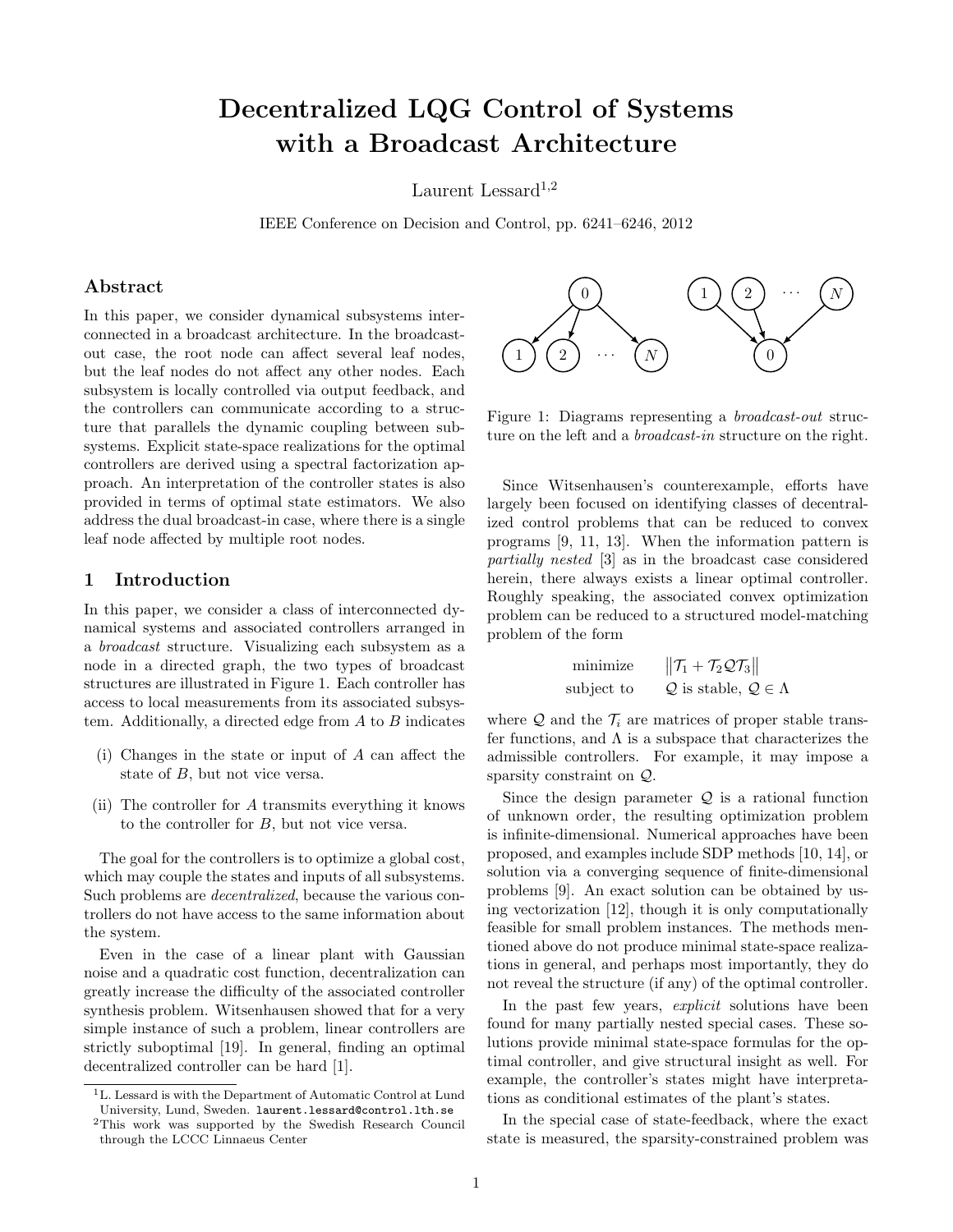solved in [\[15,](#page-5-9) [16,](#page-5-10) [17\]](#page-5-11). A delayed-sharing version of this problem was also solved in [\[5\]](#page-5-12). The problem becomes considerably more complicated in the case of output feedback, and far less is known. Two special cases include

- (i) partial output feedback [\[4,](#page-5-13) [18\]](#page-5-14): leaf nodes have output feedback, internal nodes have state feedback.
- (ii) dynamically decoupled [\[4\]](#page-5-13): all nodes have output feedback, but their dynamics are fully decoupled.

The common feature shared by these special cases is that the cost function can be split into independent terms that can be separately optimized using standard techniques.

For the general case with coupled dynamics and output feedback, no such separation has been found. The first solution to such a problem appeared in [\[6\]](#page-5-15), and it treats the case of two subsystems. The solution reveals a new feature not present in previously reported solutions; some of the control and estimation gains are coupled, and depend on all problem parameters.

In this paper, we present a generalization of the twoplayer output feedback result [\[6,](#page-5-15) [7\]](#page-5-16). Indeed, if a broadcast structure has a single root node and single leaf node, we recover the two-player case. The approach used herein is based on spectral factorization, and is similar to the approach in [\[7\]](#page-5-16). However, the broadcast case presents new challenges over the two-player case. Firstly, the multiple leaf nodes are dynamically decoupled, which leads to new technicalities that we discuss in depth in Section [6.](#page-3-0) Secondly, the broadcast case requires a more complicated set of coupling conditions.

The paper is organized as follows. We state the problem in detail in Section [2,](#page-1-0) and explain new notation in Section [3.](#page-1-1) The main result is stated in Section [4,](#page-2-0) and proved in Section [8.](#page-4-0) Additional discussion regarding the solution structure is provided in Sections [5](#page-2-1)[–7.](#page-3-1) Finally, we conclude in Section [9.](#page-5-17)

## <span id="page-1-0"></span>2 Problem Statement

We will assume a broadcast-out structure as in Figure [1.](#page-0-0) The broadcast-in case is treated separately in Section [7.](#page-3-1) All subsystems are assumed to be continuous-time and linear time-invariant. The overall dynamics can be written in state-space form as:

$$
\begin{aligned}\n\dot{x} &= Ax + Bu + w \\
y &= Cx + v\n\end{aligned}
$$

where  $w$  and  $v$  are random vectors independently and identically distributed (IID) in time, and jointly Gaussian in space, with zero mean and covariance

$$
\mathbf{cov}\begin{bmatrix} w \\ v \end{bmatrix} = \begin{bmatrix} W & U \\ U^{\mathsf{T}} & V \end{bmatrix}
$$

1

We partition the state as  $x = \begin{bmatrix} x_0^{\mathsf{T}} & \dots & x_N^{\mathsf{T}} \end{bmatrix}^{\mathsf{T}}$ . where each part corresponds to the state of the associated subsystem. The system matrices then inherit a sparsity structure from the graph representation. In this case,

<span id="page-1-2"></span>
$$
A = \begin{bmatrix} A_{00} & 0 & \dots & 0 \\ A_{10} & A_{11} & \dots & 0 \\ \vdots & \vdots & \ddots & \vdots \\ A_{N0} & 0 & \dots & A_{NN} \end{bmatrix}
$$
 (1)

where only the block diagonal and the first block column are populated. For convenience, we define  $\Lambda$  as the set of matrices with this sparsity pattern, where the dimensions of the blocks are to be inferred by context. Note that  $\Lambda$  is more than a subspace; it is closed under matrix multiplication and is therefore a ring. We assume that  $B \in \Lambda$  and  $C \in \Lambda$  as well, and partition u and y accordingly. Thus, the input-output transfer function also has a broadcast-out structure:  $C(sI - A)^{-1}B \in \Lambda$ .

The objective is to design an output-feedback control policy that minimizes the infinite-horizon quadratic cost

cost = 
$$
\lim_{T \to \infty} \frac{1}{T} \mathbb{E} \int_0^T \begin{bmatrix} x \\ u \end{bmatrix}^\mathsf{T} \begin{bmatrix} Q & S \\ S^\mathsf{T} & R \end{bmatrix} \begin{bmatrix} x \\ u \end{bmatrix} dt
$$

The noise covariance matrices  $W, V$ , and  $U$  are general, but we assume in this paper that  $Q$ ,  $R$ , and  $S$  have a sparsity pattern corresponding to  $\Lambda^T \Lambda$ . This assumption is discussed in detail in Section [6.](#page-3-0)

The key constraint that makes this problem challenging and different from a standard  $\mathcal{H}_2$  synthesis is that the controller must have the same broadcast structure as the plant. Since we seek a rational controller with the Λ sparsity pattern, we will assume that the state-space matrices for the controller each have the  $\Lambda$  sparsity pattern.

Finally, we assume that every sub-controller has full knowledge of the plant parameters; all decisions are made with knowledge of  $A, B, C, Q, R, S, W, V,$  and  $U$ .

## <span id="page-1-1"></span>3 Notation

Matrix Indexing. Superscripts will be used to denote submatrices or subvectors. For example, if A is defined as in [\(1\)](#page-1-2), then for  $k = 1, ..., N$  we define

$$
A^{0k} = \begin{bmatrix} A_{00} & 0 \\ A_{k0} & A_{kk} \end{bmatrix} \quad \text{and} \quad x^{0k} = \begin{bmatrix} x_0 \\ x_k \end{bmatrix}
$$

Note that blocks are indexed starting from 0. Finally, we define  $E_i$  to be the i<sup>th</sup> block-column of a large identity matrix. For example, if  $N = 2$ ,

$$
E_0 = \begin{bmatrix} I \\ 0 \\ 0 \end{bmatrix}, \quad \text{and so} \quad AE_0 = \begin{bmatrix} A_{00} \\ A_{10} \\ A_{20} \end{bmatrix}
$$

The dimensions of the identity matrices within the blocks of  $E_i$  should be inferred by context. For example, If there are three states with dimensions  $n_i$  and three inputs with dimensions  $m_i$ , then  $E_0$  will be  $(n_0 + n_1 + n_2) \times n_0$  in the expression  $AE_0$ . If we instead write  $BE_0$ , then  $E_0$  will be  $(m_0 + m_1 + m_2) \times m_0$ .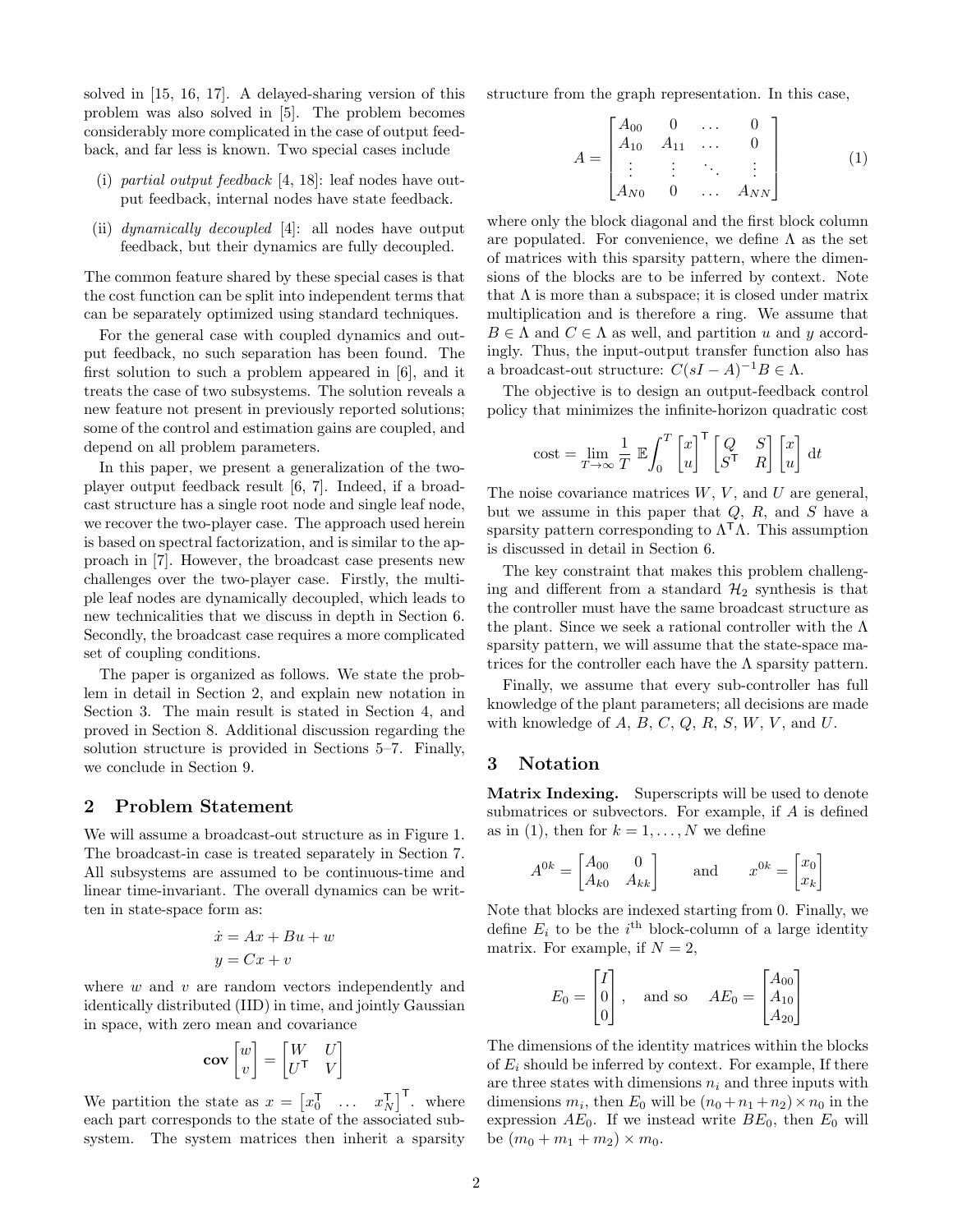**Expected Values.** We write  $\mathbb{E}(x | y)$  as shorthand to denote the expected value of  $x(t)$  conditioned on the past history of measurements  $y(\tau)$  for  $0 \leq \tau \leq t$ . This notation is often combined with superscripting. For example,  $\mathbb{E}(x_0 | y^{02})$  denotes the expected value of  $x_0(t)$  conditioned on the past histories of  $y_0$  and  $y_2$ .

Riccati Equations. Consider the continuous-time algebraic Riccati equation:

<span id="page-2-2"></span>
$$
A^{\mathsf{T}}X + XA - (XB + S)R^{-1}(XB + S)^{\mathsf{T}} + Q = 0 \quad (2)
$$

We say that X is a *stabilizing* solution to [\(2\)](#page-2-2) if  $A+BK$  is Hurwitz, where  $K = -R^{-1}(B^{\mathsf{T}}X + S^{\mathsf{T}})$ . In such a case, we use the notation:

$$
(X, K) = \mathbf{care}(A, B, Q, R, S)
$$

For cases of interest in this paper, this notation is always well-defined, because stabilizing solutions will always exist and be unique.

## <span id="page-2-0"></span>4 Main Result

The main result is an explicit state-space representation of the optimal controller with broadcast-out sparsity structure. Our assumptions are as follows.

- A1)  $(A_{kk}, B_{kk})$  is stabilizable for  $k = 1, \ldots, N$ .
- A2)  $(C_{kk}, A_{kk})$  is detectable for  $k = 1, \ldots, N$ .
- A3)  $R > 0$  and  $V > 0$ .
- A4)  $\begin{bmatrix} A j\omega I & B \end{bmatrix}^{\mathsf{T}} \begin{bmatrix} A j\omega I & B \end{bmatrix} + \begin{bmatrix} Q & S \\ cI & B \end{bmatrix}$  $S^{\mathsf{T}}$  R  $\Big] > 0$ for all  $\omega \in \mathbb{R}$ .

A5) 
$$
\begin{bmatrix} A - j\omega I \\ C \\ \text{for all } \omega \in \mathbb{R}. \end{bmatrix} \begin{bmatrix} A - j\omega I \\ C \end{bmatrix}^{\mathsf{T}} + \begin{bmatrix} W & U \\ U^{\mathsf{T}} & V \end{bmatrix} > 0
$$

A6) Q, R, and S have sparsity pattern  $\Lambda^{\mathsf{T}}\Lambda$ .

The first two assumptions are necessary and sufficient for the existence of a stabilizing controller with the required sparsity pattern [\[9\]](#page-5-2). Note that these requirements are stronger than requiring that  $(C, A, B)$  be stabilizable and detectable. Assumptions A3–A5 are standard assumptions used in  $\mathcal{H}_2$  optimal control to guarantee that the problem has a unique optimal controller which is linear, time-invariant, and finite-dimensional. See for example [\[20\]](#page-5-18). Assumption A6 is discussed in detail in Section [6.](#page-3-0)

The first step is to compute solutions to several Riccati equations. For the root node, we have the pair

$$
(X, K) = \mathbf{care}(A, B, Q, R, S) \tag{3}
$$

$$
(\tilde{Y}_0, M_0^{\mathsf{T}}) = \mathbf{care}(A_{00}^{\mathsf{T}}, C_{00}^{\mathsf{T}}, W_{00}, V_{00}, U_{00})
$$
(4)

For the  $k^{\text{th}}$  leaf node, we have the pair

$$
(\tilde{X}_k, J_k) = \mathbf{care}(A_{kk}, B_{kk}, Q_{kk}, R_{kk}, S_{kk})
$$
\n(5)

$$
(Y_{0k}, L_{0k}^{\mathsf{T}}) = \mathbf{care}((A^{0k})^{\mathsf{T}}, (C^{0k})^{\mathsf{T}}, W^{0k}, V^{0k}, U^{0k})
$$
 (6)

Under Assumptions  $A1-A5$ ,  $(3)-(6)$  $(3)-(6)$  have unique stabilizing solutions. The next step is to solve a system of simultaneous linear equations in the variables  $\Psi_k$  and  $\Phi_k$ . There are two sets of equations, each indexed over  $k=1,\ldots,N.$ 

<span id="page-2-5"></span>
$$
(A_{kk} + B_{kk}J_k)\Psi_k + \Psi_k(A_{00} + M_0C_{00})^{\mathsf{T}}
$$
  
-  $B_{kk}R_{kk}^{-1}(B_{kk}^{\mathsf{T}}\Phi_k + S_{0k}^{\mathsf{T}})(\tilde{Y}_0 - Y_0)$   
+  $(A_{k0}\tilde{Y}_0 + U_{k0}M_0^{\mathsf{T}} + W_{k0} - B_{kk}J_kY_{0k}) = 0$  (7)

$$
(A_{kk} + B_{kk}J_k)^{\mathsf{T}} \Phi_k + \Phi_k (A_{00} + M_0C_{00})
$$
  

$$
- \sum_{i=1}^N (\delta_{ik}\tilde{X}_k - X_{ki}) (\Psi_i C_{00}^{\mathsf{T}} + U_{i0}) V_{00}^{-1} C_{00}
$$
  

$$
+ (\tilde{X}_k A_{k0} + J_k S_{0k}^{\mathsf{T}} + Q_{k0} - X_{k0} M_0 C_{00}) = 0
$$
 (8)

where  $\delta_{ik}$  is the Kronecker delta. One can verify that  $(7)-(8)$  $(7)-(8)$  $(7)-(8)$  are  $n_0(n_1+\cdots+n_N)$  linear equations in as many unknowns. While they appear complicated because they are coupled, they are in principle much easier to solve than the Riccati equation for  $X$ , which is quadratic and involves more variables. Finally, define the new gains for  $k=1,\ldots,N.$ 

<span id="page-2-6"></span>
$$
\hat{K}_k = -R_{kk}^{-1} \left( B_{kk}^\mathsf{T} \Phi_k + S_{0k}^\mathsf{T} \right) \tag{9}
$$

<span id="page-2-9"></span>
$$
\hat{L}_k = -\left(\Psi_k C_{00}^\mathsf{T} + U_{k0}\right) V_{00}^{-1} \tag{10}
$$

<span id="page-2-7"></span>Theorem 1. The optimal broadcast-out controller for the plant described in Section [2](#page-1-0) is given by the following state-space equations. The controller for the root node has state  $\zeta$ , with dimension  $n_0 + \cdots + n_N$ .

$$
\dot{\zeta} = A\zeta + B\hat{u} - \begin{bmatrix} M_0 \\ \hat{L}_1 \\ \vdots \\ \hat{L}_N \end{bmatrix} (y_0 - C_{00}\zeta_0)
$$

$$
\hat{u} = K\zeta
$$

The controller for the  $k^{th}$  leaf node requires a new state  $\xi_k$ , which has state dimension  $n_0 + n_k$ .

$$
\dot{\xi}_k = A^{0k} \xi_k + B^{0k} u^{0k} - L_{0k} (y^{0k} - C^{0k} \xi_k)
$$
  
\n
$$
u_0 = E_0^{\mathsf{T}} K \zeta
$$
  
\n
$$
u_k = E_k^{\mathsf{T}} K \zeta + [\hat{K}_k \quad J_k] (\xi_k - \zeta^{0k})
$$

Note that each of the leaf nodes depends on  $\zeta$  as well as  $\xi_k$ . This does not violate the broadcast constraint, since each leaf node has access to  $y_0$  and can therefore compute ζ. An outline of the proof of Theorem [1](#page-2-7) is provided in Section [8.](#page-4-0)

#### <span id="page-2-8"></span><span id="page-2-3"></span><span id="page-2-1"></span>5 Estimation Structure

<span id="page-2-4"></span>The solution provided by Theorem [1](#page-2-7) is an explicit statespace realization of the optimal decentralized controller. The following theorem gives a physical interpretation of its states.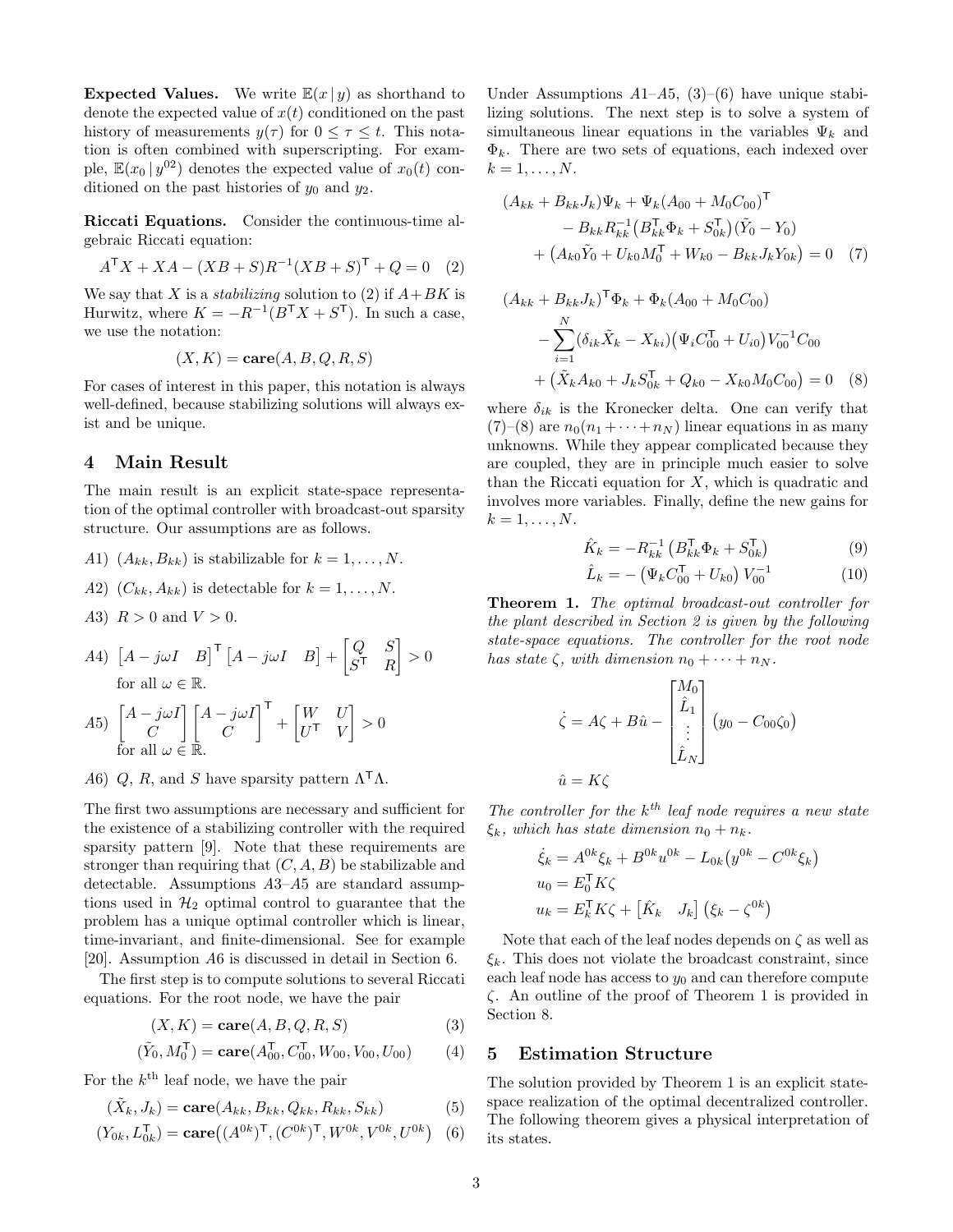<span id="page-3-2"></span>Theorem 2. The states of the optimal broadcast-out controller described by Theorem [1](#page-2-7) have the following interpretations.

(i) 
$$
\zeta_0 = \mathbb{E}(x_0 | y_0)
$$
  
\n(ii)  $\zeta_k = \mathbb{E}(x_k | y_0)$  for  $k = 1, ..., N$   
\n(iii)  $\xi_k = \mathbb{E}(x^{0k} | y^{0k})$  for  $k = 1, ..., N$ 

Proof. Items (i) and (iii) are immediate. For example, the Kalman filter  $\mathbb{E}(x^{0k} | y^{0k})$  can be computed by extracting the relevant state equations from the plant.

$$
\dot{x}^{0k} = A^{0k} x^{0k} + B^{0k} u^{0k} + w^{0k}
$$

$$
y^{0k} = C^{0k} x^{0k} + v^{0k}
$$

Because the  $k^{\text{th}}$  leaf node has access to  $y^{0k}$ , it may also compute  $u^{0k}$ . Thus, this is a centralized Kalman filtering problem, and the optimal estimator is

$$
\dot{\xi}_k = A^{0k} \xi_k + B^{0k} u^{0k} - L_{0k} (y^{0k} - C^{0k} \xi_k)
$$

which matches the state equation in Theorem [1.](#page-2-7) Item (ii) is more involved because  $x_k$  depends on  $u_k$ , which is not known to the root node. The equations can neverthe less be verified by closing the loop on the  $u_k$  using the optimal controller from Theorem [1](#page-2-7) and solving for the corresponding estimator, which has an augmented state. The details are omitted due to space constraints.

Another useful interpretation of the optimal controller is as the sum of a baseline policy that uses the information common to all controllers, plus correction terms that account for additional private information. Structural results of this type were explored in [\[8\]](#page-5-19) for more general Markov decision processes. In the broadcast case,  $y_0$  is the common information available to all controllers, and indeed, the optimal policy is of the form

$$
u = K\zeta + \text{(correction terms)}
$$

where  $\zeta = \mathbb{E}(x \mid y_0)$ . The leaf nodes benefit from the additional knowledge of  $y_k$ , and so the control policy for  $u_k$  contains correction terms that depend on the estimation error  $(\xi_k - \zeta^{0k}) = \mathbb{E}(x^{0k} | y^{0k}) - \mathbb{E}(x^{0k} | y_0)$ . In the case where the  $y_k$  are uninformative for  $k = 1, \ldots, N$ , the correction terms are zero and we recover the optimal centralized controller based on the measurement  $y_0$ .

# <span id="page-3-0"></span>6 Discussion

Assumption A6 turns out to be very important. As an illustrative example, consider the case  $N = 2$ . The sparsity patterns are

$$
A = \begin{bmatrix} A_{00} & 0 & 0 \\ A_{10} & A_{11} & 0 \\ A_{20} & 0 & A_{22} \end{bmatrix}, \qquad Q = \begin{bmatrix} Q_{00} & Q_{01} & Q_{02} \\ Q_{10} & Q_{11} & 0 \\ Q_{20} & 0 & Q_{22} \end{bmatrix}
$$

where  $B$  and  $C$  have patterns similar to  $A$ , and  $R$  and  $S$ have patterns similar to Q. The physical interpretation

is that the cost function is not coupled amongst the leaf nodes of the graph. No such constraint is required for the covariance terms  $W, V$ , and  $U$ .

A key simplification happens in the proof of Theorem [1](#page-2-7) when  $\mathcal{Q}_{kk}$  is computed as a function of the other controllers. In the absence of Assumption A6, the expression does not simplify, and our approach fails to obtain the optimal controller.

Numerical computations were carried out using the vectorization method of [\[12\]](#page-5-8), and it was found that Assumption  $A6$  is necessary in Theorem [1;](#page-2-7) if  $Q, R, S$  are general, the optimal controller has a larger state dimension than the one reported in Theorem [1.](#page-2-7) A possible explanation is that having a coupled cost function between leaf nodes would require each leaf node to also estimate the states of the other leaf nodes. Simply computing  $\mathbb{E}(x_0 | y_0)$  and  $\mathbb{E}(x^{0k} | y^{0k})$  as indicated by Theorem [2](#page-3-2) might be insufficient.

This evidence suggests that a new approach might be required to solve the case with a general cost function, and that the structure of the optimal controller would be different from the one reported herein. This an avenue of potential future research.

Nevertheless, the result of Theorem [1](#page-2-7) is a generalization of the previous result on two-player architectures [\[6\]](#page-5-15). Indeed, when we set  $N = 1$ , we recover the two-player case. Note that Assumption A6 is nonrestrictive in the case  $N = 1$ , so it may be removed.

# <span id="page-3-1"></span>7 Broadcast-in Structures

In Sections [4](#page-2-0)[–6,](#page-3-0) we only considered the broadcast-out structure of Figure [1.](#page-0-0) It turns out that the broadcast-in case can be solved in a similar manner, and the result provides a dual interpretation of Theorem [1.](#page-2-7) The modelmatching formulation [\(12\)](#page-4-1) is given by

$$
\begin{array}{ll}\text{minimize} & \left\| \mathcal{P}_{11} + \mathcal{P}_{12} \mathcal{Q} \mathcal{P}_{21} \right\| \\ \text{subject to} & \mathcal{Q} \in \mathcal{RH}_2 \cap \Lambda \end{array}
$$

Suppose  $\mathcal{Q}_{opt}$  is the solution to this problem. Since the  $\mathcal{H}_2$  norm does not change if we transpose the operand, the solution to the dual optimization problem

$$
\begin{array}{ll}\text{minimize} & \left\| \mathcal{P}_{11}^{\mathsf{T}} + \mathcal{P}_{21}^{\mathsf{T}} \overline{\mathcal{Q}} \mathcal{P}_{12}^{\mathsf{T}} \right\|\\ \text{subject to} & \overline{\mathcal{Q}} \in \mathcal{RH}_2 \cap \Lambda^{\mathsf{T}}\end{array}
$$

is given by  $\overline{\mathcal{Q}}_{opt} = \mathcal{Q}_{opt}^{\mathsf{T}}$ . Note that  $\Lambda^{\mathsf{T}}$  is the sparsity pattern of the broadcast-in architecture. Thus, we may solve broadcast-in problems by transposing the appropriate system parameters and solving the dual broadcastout problem via Theorem [1.](#page-2-7)

A point worth noticing is that under a broadcast-in structure, Assumption A6 becomes a constraint on the noise covariance matrices  $W, V,$  and  $U$  rather than a constraint on the cost matrices. So in the broadcast-in case, the noise processes driving each of the root nodes must be mutually independent.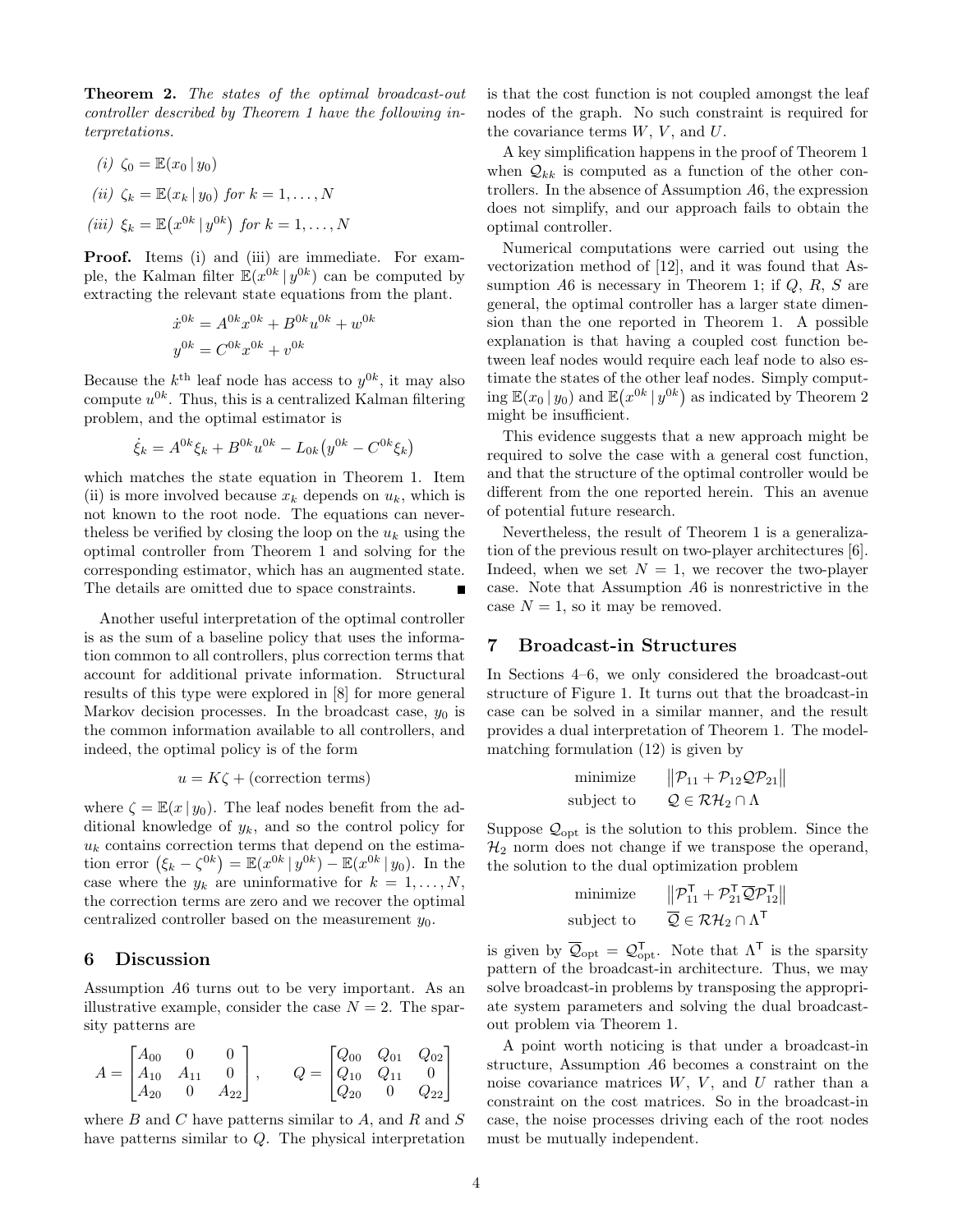## <span id="page-4-0"></span>8 Proof Outline of the Main Result

In this section, we provide an outline of the proof of Theorem [1](#page-2-7) in the case where A is Hurwitz. The result still holds for unstable plants, but the proof is more involved and omitted due to space constraints. Roughly speaking, a Youla-like parameterization of stabilizing controllers is carried out similar to the one found in [\[9\]](#page-5-2). This converts the problem to a stable structured model-matching problem similar to [\(12\)](#page-4-1).

The problem of Section [2](#page-1-0) can be converted to a sparsity-constrained  $\mathcal{H}_2$  model-matching problem. For a thorough introduction on  $\mathcal{H}_2$  optimal control and associated notation, see for example [\[2,](#page-5-20) [20\]](#page-5-18). In the case when A is Hurwitz, we may pose the problem as

<span id="page-4-2"></span>minimize  $||\mathcal{P}_{11} + \mathcal{P}_{12} \mathcal{K} (I - \mathcal{P}_{22} \mathcal{K})^{-1} \mathcal{P}_{21}||$ subject to  $\mathcal{K} \in \mathcal{RL}_{\infty} \cap \Lambda$  $K$  is stabilizing (11)

where

$$
\begin{bmatrix} \mathcal{P}_{11} & \mathcal{P}_{12} \\ \mathcal{P}_{21} & \mathcal{P}_{22} \end{bmatrix} = \begin{bmatrix} A & B_1 & B \\ \hline C_1 & 0 & D_{12} \\ C & D_{21} & 0 \end{bmatrix}
$$

and  $B_1$ ,  $C_1$ ,  $D_{12}$ , and  $D_{21}$  satisfy

$$
\begin{bmatrix} Q & S \\ S^{\mathsf{T}} & R \end{bmatrix} = \begin{bmatrix} C_1 & D_{12} \end{bmatrix}^{\mathsf{T}} \begin{bmatrix} C_1 & D_{12} \end{bmatrix}
$$
\n
$$
\begin{bmatrix} W & U \\ U^{\mathsf{T}} & V \end{bmatrix} = \begin{bmatrix} B_1 \\ D_{21} \end{bmatrix} \begin{bmatrix} B_1 \\ D_{21} \end{bmatrix}^{\mathsf{T}}
$$

Now use the change of variables  $\mathcal{Q} = \mathcal{K} (I - \mathcal{P}_{22} \mathcal{K})^{-1}$ . Since  $\mathcal{P}_{22} \in \Lambda$  and  $\mathcal{K} \in \Lambda$ , the sparsity constraint is preserved;  $\mathcal{Q} \in \Lambda$ . Equation [\(11\)](#page-4-2) becomes

<span id="page-4-1"></span>
$$
\begin{array}{ll}\text{minimize} & \|\mathcal{P}_{11} + \mathcal{P}_{12}\mathcal{Q}\mathcal{P}_{21}\|\\ \text{subject to} & \mathcal{Q} \in \mathcal{RH}_2 \cap \Lambda \end{array} \tag{12}
$$

Because  $\mathcal{P}_{11}(\infty) = 0$ , we must have  $\mathcal{Q}(\infty) = 0$  to ensure a finite norm. This why  $\mathcal{Q} \in \mathcal{RH}_2$  rather than  $\mathcal{Q} \in \mathcal{RH}_{\infty}$ . The following lemma shows how [\(12\)](#page-4-1) can be split up into  $N+1$  coupled optimization problems.

<span id="page-4-5"></span>**Lemma 3.**  $Q$  is optimal for [\(12\)](#page-4-1) if and only if

(i)  $\mathcal{Q}_{00}, \mathcal{Q}_{10}, \ldots, \mathcal{Q}_{N0}$  are optimal for

<span id="page-4-3"></span>
$$
\begin{array}{ll}\n\text{minimize} & \|\mathcal{P}_{11} + \mathcal{P}_{12} \mathcal{Q} \mathcal{P}_{21}\| \\
\text{subject to} & \mathcal{Q}_{k0} \in \mathcal{RH}_2, \ k = 0, \dots, N\n\end{array} \tag{13}
$$

(ii) for  $k = 1, ..., N$ ,  $\mathcal{Q}_{k0}$  and  $\mathcal{Q}_{kk}$  are optimal for

<span id="page-4-4"></span>
$$
\begin{array}{ll}\n\text{minimize} & \|\mathcal{P}_{11} + \mathcal{P}_{12} \mathcal{Q} \mathcal{P}_{21}\| \\
\text{subject to} & \mathcal{Q}_{k0}, \mathcal{Q}_{kk} \in \mathcal{RH}_2\n\end{array} \tag{14}
$$

**Proof.** The result follows from comparing the optimality condition of  $(12)$  with those of  $(13)–(14)$  $(13)–(14)$ .

Lemma [3](#page-4-5) shows that solving the structured modelmatching problem [\(12\)](#page-4-1) is equivalent to simultaneously solving  $N+1$  optimization problems. The key feature of  $(13)–(14)$  $(13)–(14)$  $(13)–(14)$  is that each optimization is unstructured. For example, for any  $\mathcal{Q}_{11}, \ldots, \mathcal{Q}_{NN}$ , [\(13\)](#page-4-3) can be written as

minimize  
subject to  

$$
\begin{bmatrix} \overline{\mathcal{P}}_{11} + \mathcal{P}_{12} \begin{bmatrix} \mathcal{Q}_{00} \\ \vdots \\ \mathcal{Q}_{N0} \end{bmatrix} E_0^T \mathcal{P}_{21} \end{bmatrix}
$$

$$
\text{subject to} \qquad \mathcal{Q}_{k0} \in \mathcal{RH}_2, \quad k = 0, \dots, N
$$

where

minimize

$$
\overline{\mathcal{P}}_{11} = \mathcal{P}_{11} + \mathcal{P}_{12} \begin{bmatrix} 0 & 0 & \dots & 0 \\ 0 & \mathcal{Q}_{11} & & \\ \vdots & & \ddots & \\ 0 & & & \mathcal{Q}_{NN} \end{bmatrix} \mathcal{P}_{21}
$$

Similarly, [\(14\)](#page-4-4) can be written as a centralized problem in the variable  $[Q_{k0} Q_{kk}]$ . The main approach is to solve each of these problems separately as if the remaining variables were fixed. Then, we compare the solutions and enforce compatibility. First consider [\(13\)](#page-4-3), and suppose  $\mathcal{Q}_{kk}$  has a state-space realization  $\begin{bmatrix} A_{Qkk} & B_{Qkk} \end{bmatrix}$  $C_{Qkk}$  | 0 1 for  $k = 1, ..., N$ . If we solve for  $\mathcal{Q}_{00}$  in terms of the  $\mathcal{Q}_{kk}$ , we obtain

$$
Q_{00} = \begin{bmatrix} A + BK & \begin{bmatrix} M_0 \\ \hat{L} \end{bmatrix} C_{00} & \begin{bmatrix} M_0 \\ \hat{L} \end{bmatrix} \\ \hline & -E_0^{\mathsf{T}} K & 0 & 0 \end{bmatrix}
$$

where  $M_0$  and K come from [\(3\)](#page-2-3)–[\(4\)](#page-2-8), the block-rows of L are given by [\(10\)](#page-2-9), and the  $\Psi_k$  satisfy the following independent equations for  $k = 1, \ldots, N$ 

<span id="page-4-6"></span>
$$
A_{kk}\Theta_Y^k + \Theta_Y^k (A_{00} + M_0 C_{00})^{\mathsf{T}} + (A_{k0}\tilde{Y}_0 + U_{k0}M_0^{\mathsf{T}} + W_{k0}) = 0 \quad (15)
$$

$$
A_{Qkk}\Gamma_Y^k + \Gamma_Y^k (A_{00} + M_0 C_{00})^{\mathsf{T}}
$$
  
+
$$
B_{Qkk}(V_{k0}M_0^{\mathsf{T}} + U_{0k}^{\mathsf{T}} + C_{k0} + C_{kk}\Theta_Y^k) = 0
$$
 (16)

<span id="page-4-7"></span>
$$
A_{kk}\Psi_k + \Psi_k (A_{00} + M_0 C_{00})^{\mathsf{T}}
$$
  
+  $(A_{k0}\tilde{Y}_0 + U_{k0}M_0^{\mathsf{T}} + W_{k0} + B_{kk}C_{Qkk}\Gamma_Y^k) = 0$  (17)

A similar procedure is explained in greater detail in [\[7\]](#page-5-16) for the case  $N = 1$ . Note that the poles of  $\mathcal{Q}_{00}$  do not depend on the unknown  $\mathcal{Q}_{kk}$ .

Next, we consider [\(14\)](#page-4-4), and solve for  $\mathcal{Q}_{kk}$  Again, we find that the poles are independent of the unknown  $Q$ 's

$$
Q_{kk} = \begin{bmatrix} A_{kk} + B_{kk}J_k & B_{kk} \begin{bmatrix} \hat{K}_k & J_k \end{bmatrix} & 0 \\ 0 & A^{0k} + L_{0k}C^{0k} & -L_{0k} \begin{bmatrix} 0 \\ I \end{bmatrix} \\ \hline J_k & \begin{bmatrix} \hat{K}_k & J_k \end{bmatrix} & 0 \end{bmatrix}
$$

This is the point where Assumption A6 is necessary. Indeed, if Assumption A6 fails, we cannot simplify  $\mathcal{Q}_{kk}$ , and we find that in general, its poles depend on the poles of the other leaf nodes.